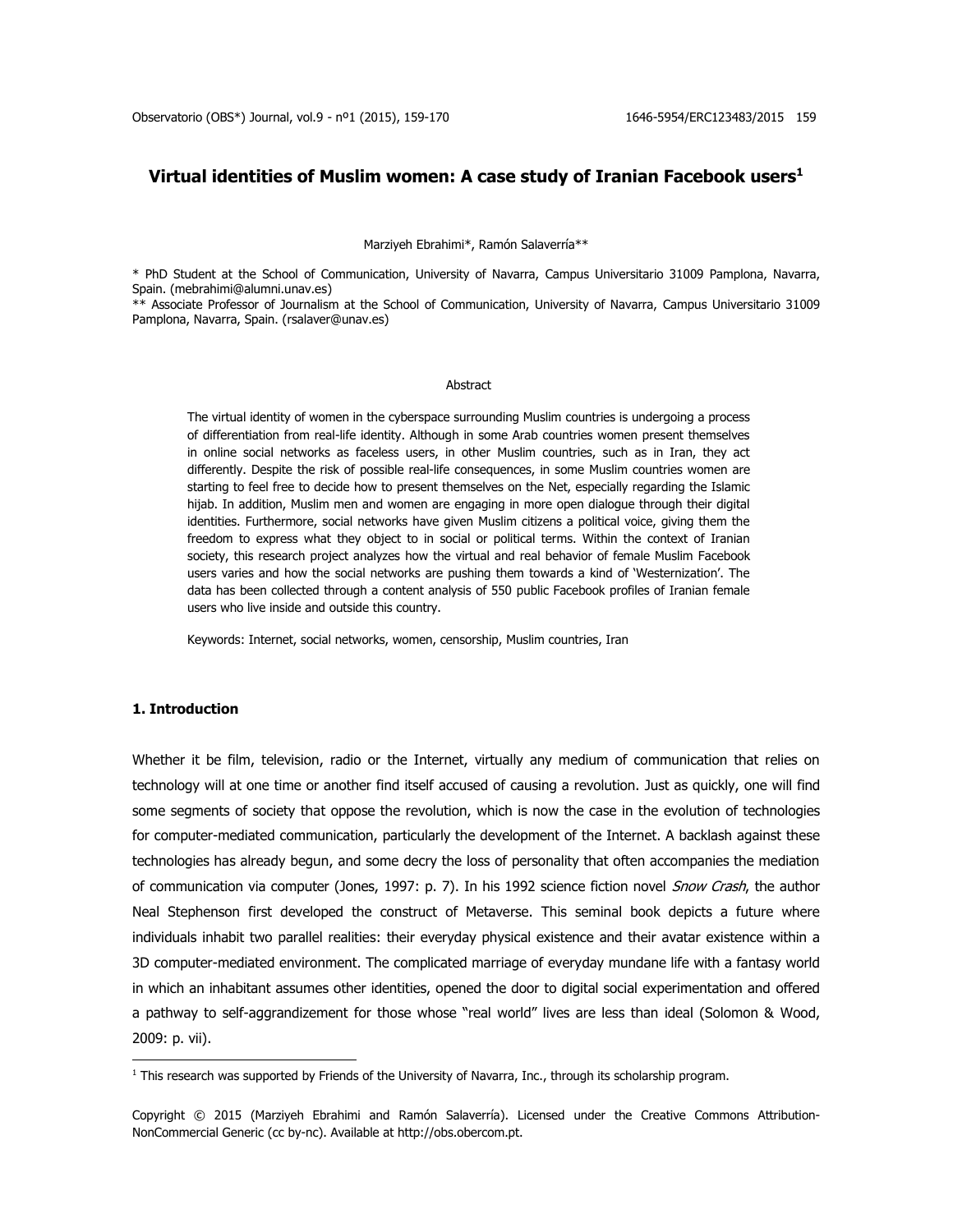The Internet identity of Iranian users has entered on a process of differentiation from how they present themselves in the real world. These differences have broken some long established social norms and taboos. Due to the tradition that governs Muslim society, which limits interpersonal communications, the changes of behavior in virtual worlds are remarkable. Social networks are connecting people in a way that could hardly have been imagined just a few short years ago. Furthermore, the characteristics of the virtual world, which allows users to have temporary, anonymous, changeable, multi-dimensional, computer-based identities, seem to confer on users a kind of freedom that is not marked by a fear for one's reputation.

At the same time, Facebook has become a space in which Iranians may escape from "governmental culture". This expression was used by Hassan Rouhani, the current Iranian president, in criticizing the government of Ahmadinejad during the 2013 presidential campaign. The point is that the culture which is ruling (governmentally) over Iran is not Persian public culture, but the government's culture, which includes the music, movies, theater performances, television, radio, visual arts, etc. that the government officially certifies. In this paper, the behavior of Iranian Muslim female Facebook users, the most popular social network among Iranians, is analyzed. The research aims to find out how this group of users behaves in cyberspace and how much their virtual identity on the Internet differs from how they behave offline. In addition, their behavior in relation to the governmental culture is also analyzed, in order to see if Facebook has become a space of fighting for Persian public culture and against the governmental culture.

### **2. Theoretical framework**

# 2.1. 'Social identity' vs. 'virtual social identity'

The virtual self refers to "the technology-mediated self, simulated in virtual environments" (Jin, 2008: p. 2160), while, social identity is based on the attributes which derive from the membership of individuals of a social group (or groups), together with the values and emotional significance attached to that group membership (Tajfel, 1978: p. 225).

But what exactly do we mean by the term "identity"? In social psychology, identity is defined as all the answers to the question "who am I?" (Tajfel, 1981) But how do users define themselves on the Internet? Is their identity an avatar, profile picture, About me or CV?

Regarding female Qatari Muslim users' behavior on the Internet, Rajakumar (2012) has written:

"While American college students are posting compromising photos of parties, relationships or outings - perhaps unthinkable - from their smart phones at all hours of the day and night, female Qatari college students, and indeed Muslim women of all ages in Qatar, often do not use any image at all on their pages, this is not due to the lack of technology or ability, as the population are fairly similar in their degree of middle class affluence and technological savvy. Instead of a photo of herself in a bathing suit or embracing a friend or even just a self portrait, a Qatari female user's profile is most often that of a younger relative, favorite celebrity or object. Many women in Qatar do not use full names or photos to identify themselves with their Facebook profiles, blogs or Twitter accounts."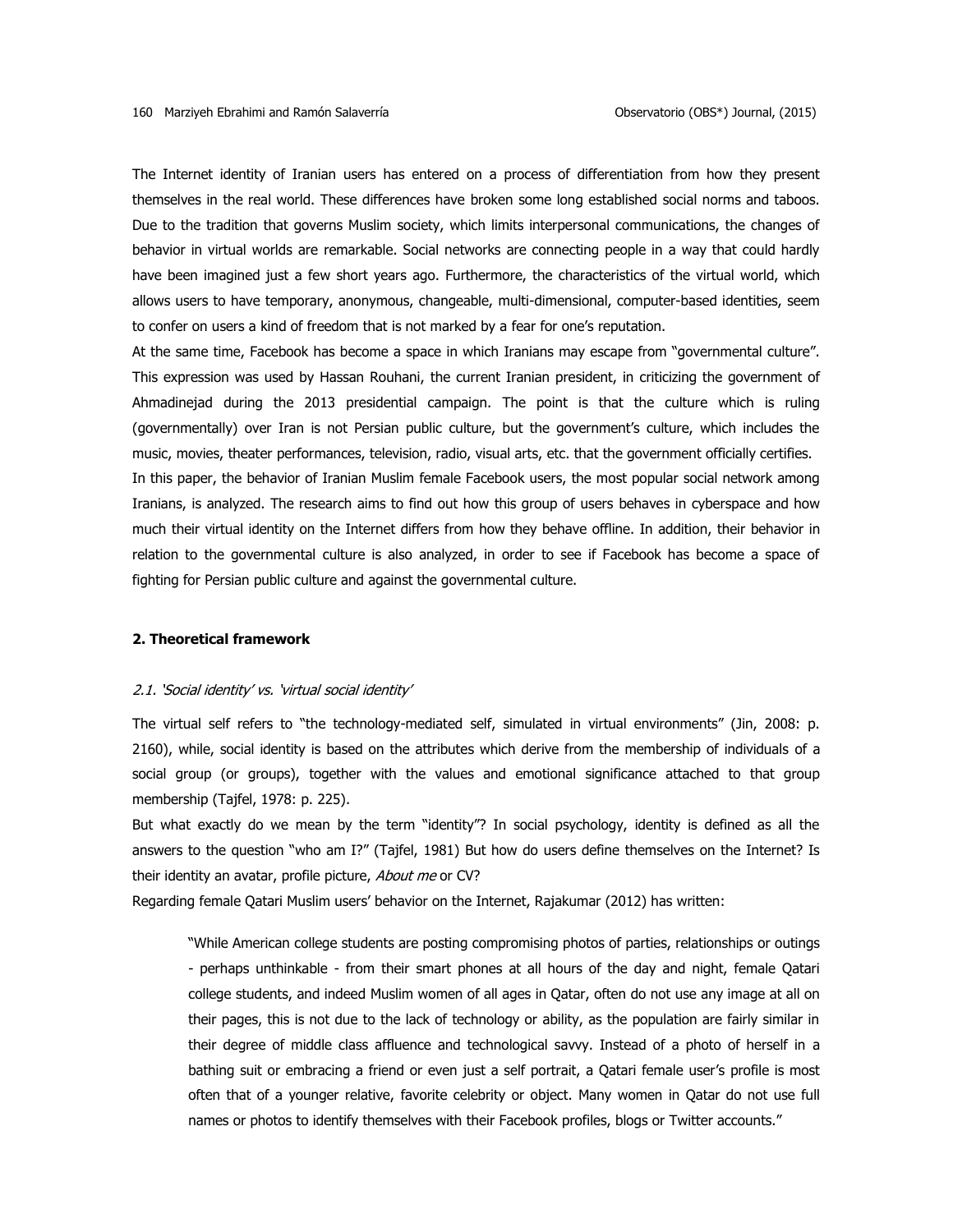People in virtual communities do just about everything people do in real life, but they leave their bodies behind. You can't kiss anybody and nobody can punch you in the nose, but a lot can happen within those boundaries.

# 2.2. Characters of virtual identity

A virtual world is an online representation of real world people, products and brands in a computer mediated environment (Solomon & Wood, 2009). The technology of the Internet provides us with the means to remain anonymous in our communication and the means to break off interaction and observation with the flick of a switch or a click of a mouse. Technology secures our rights as individuals while providing the capability to circulate via mediation, among other things. We transcend self-expression by simultaneously fitting an identity and making it mobile, such as a photograph or image that is transportable or messages sent to groups (Jones, 1997: p. 7).

Users must be considered for at least two reasons: first, they have critical individual differences and they are creative rather than closed; second, people differ in their perception of the Internet, in what they want and find online (Lievrouw & Livingstone, 2006: p. 50).

In contrast to other Muslim countries, in which there is a strict observance of Islamic rules, many Iranians forget self-censorship when publishing content on Facebook. They have started objecting to the government in social networks and disobeying governmental (Islamic) rules. One clear example of this relates to the use of the hijab. In their everyday life, Iranian women see each other wearing a scarf, but at the same time they feel free to share photos without the hijab on digital social networks. Many of them are not concerned about the possible aftereffects of such behavior in the workplaces or organizations they belong to; Facebook is the place for them to struggle, not only against governmental culture, but also against political and social problems. Facebook has united the Iranians living abroad, especially those once forced to leave the country due to political problems, mainly for crimes related to freedom of speech among people living in Iran. Facebook profiles of Iranians have turned into a forum for political issues, the topic which culturally interests Iranians the most (Ebrahimi & Geranmayeh Pour, 2011; Ebrahimi & Salaverría, 2014). People who had daily political discussions on the way to their workplaces, have migrated to cyberspace for a more open discussion, sharing not only comments but the latest news, videos, pictures, sounds and games.

Yee (2000) believes that online games can provide a safe space for young people to experiment with different identities and personalities without risking serious consequences. The virtual world can provide the necessary support for players in a safe space. Jaulin (2002) also believes that, through their avatars, adolescents can try outdifferent personalities and build their identities in a virtual mode without real significant effects, because in virtual worlds, failure is accepted. In virtual worlds, individuals are free to experiment with different identities; and it is not at all uncommon for them to have more than one avatar. For example, some people have one avatar that they use for work-related activities, and another that they inhabit for their personal life. They can alter their appearance, age, gender, or even choose to take non-human form. They may experiment with characters that are far from their real selves, so it can be problematic to infer the true identity of an avatar using traditional visual cues (Solomon & Wood, 2009).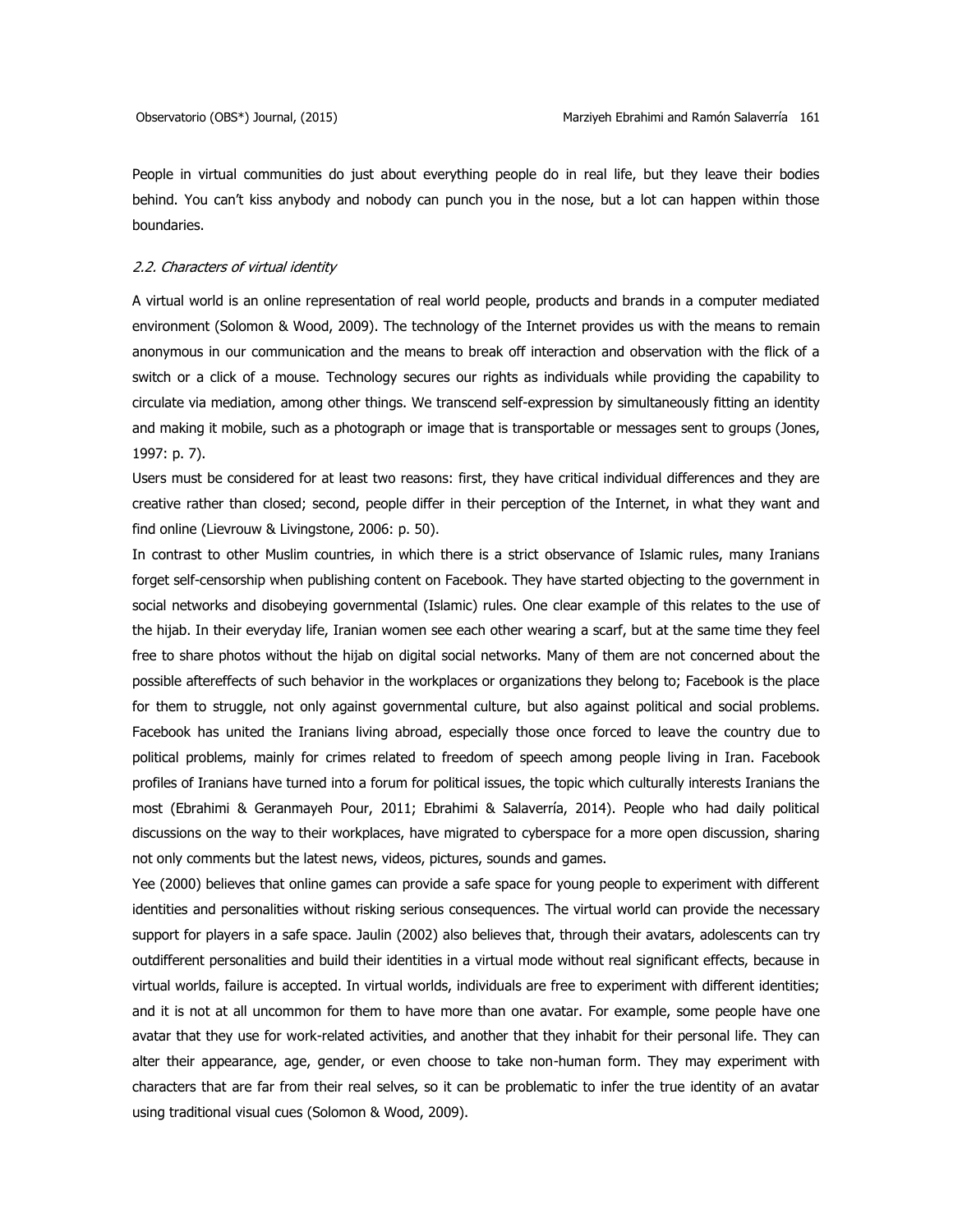#### 2.3. Characters of virtual worlds

Like it or not, our society is morphing into a digital platform. According to the data provided by the companies, in 2014 there were more than 1.35 billion monthly active Facebook users worldwide (3Q 2014), as well as 284 million monthly active Twitter users (3Q 2014). Similar increasing figures could be seen in other social networks, such as Instagram (over 200 million active monthly users by 3Q 2014), Whatsapp (500 million users on April 2014), and others such as Viber, Myspace, Tumblr, Netlog, etc. Moreover, in some countries, national social networks are also quite active.

Indeed, the ongoing transformation of communication technology extends the reach of media to all domains of social life - personal and collective, global and local, generic and customized - in an ever-changing pattern (Castells, 2007: 239). The Internet combines the characteristics of several means of information and communication. It is a platform of interpersonal interaction and collective communication in virtual groups, but also a medium with multiple sources of information. This multiform information and communication platform also tends to determine the separation between professional and private spheres. As a result, the use of the Internet cannot be limited to a single economic model or communication format. It is not a medium but a system which is becoming as complex as society itself (Lievrouw & Livingstone, 2006: p. 201). Internet users have the opportunity not only to easily belong to communities that share their interests, but also to reshape themselves and adopt different personae for different communities and environments, experiencing moments of convergence.

#### 2.4. Virtual culture and the Iranian cybersphere

To address the cultural question of the Internet is no easy task. Computer-mediated communication fundamentally shifts the registers of human experience as we have known them in modern society and even as they have been known throughout the ages. Time and space, body and mind, subject and object, human and machine are each drastically transformed by practices carried out on networked computers (Lievrouw & Livingstone, 2006: p. 136). To the extent that it exists, in computer-mediated communication, anonymity is used in varying ways depending on the context. In some cases, it offers users the chance to explore untried identities or to falsify the self. In other cases, it offers users the freedom to be more open and honest than they would otherwise be. In other cases still, anonymity is an obstacle to be overcome through various forms of self-disclosure. However, anonymity is not an issue, as people are corresponding with people they also know offline and building online selves that are richly contextualized in their offline social networks (Lievrouw & Livingstone, 2006: p. 43). Since the interactions in virtual environments occur online, individuals have the ability to choose how to present themselves to others, thereby enabling the creation of virtual selves that contrast with their real selves (Amichai-Hamburger, 2005). The creation of virtual identities in virtual worlds, distinct from one's actual identity in real life, touches on the construction of human culture and the development of identity in social environments [\(Kafai, Fields & Cook, 2010\)](http://ezproxy.si.unav.es:2078/science/article/pii/S0747563212001744#b0110).

The reason for choosing Facebook as the platform for this study is its popularity among Iranian users, not only in comparison to its Iranian copy, known as Facenama, but also to other global platforms like Twitter, YouTube, Instagram and others. According to Google Trends, a tool that measures the popularity of Google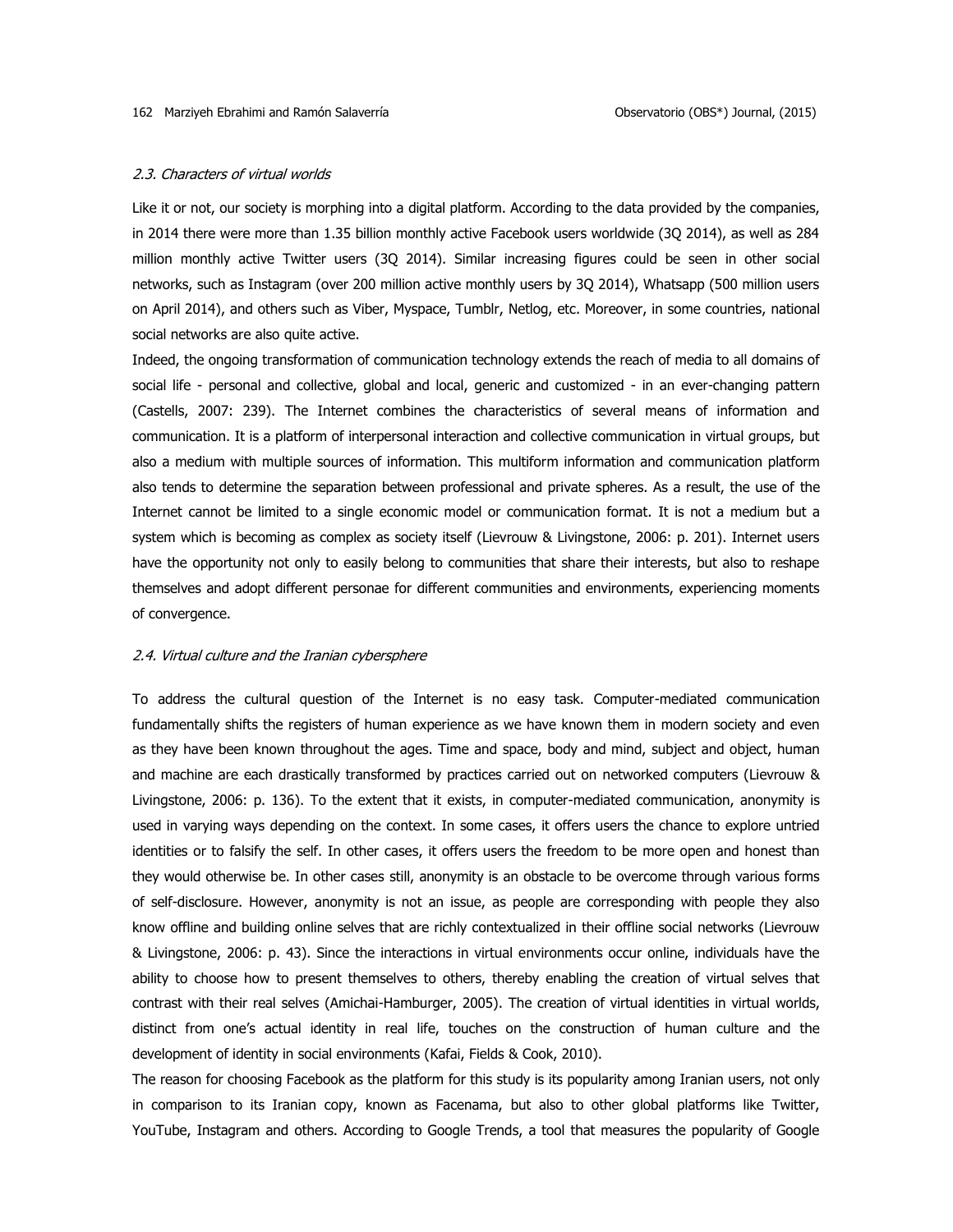search-terms over time, , for searches from Iran over the course of 2014, the keyword "facebook" enjoyed an average popularity rate of 66, while the term "facenama" rated just 1. Other worldwide social networks also had low rates compared to Facebook: YouTube, 18; Instagram, 9; and Twitter, 2.

# 2.5 Cyberfeminism in Iranian Cyberspace

The question of how to define cyberfeminism is at the heart of the often contradictory positions of women working with new technologies and feminist politics (Braidotti, 1996). According to the latest statistics published by the Iranian Statistics Center (ISC, 2014), dating to 2012, the number of women entering university is higher than men. Thus, despite the under-representation of Iranian women in political spheres (in 2014 there were only nine women MPs and just one woman worked as a spokesperson for a Ministry in Rouhani's government), their significance in intellectual and social debates is becoming increasingly important. In fact, women played an important role before, during and after the disputed presidential election on June 12, 2009, in organizing and leading the mass demonstrations in Iran, both through online activities as well as their physical presence in street demonstrations. Pictures, video clips and articles posted on social network sites, YouTube, blogs and international news agencies show the important role of women in civic movements, a process that was initiated years ago through various women's NGOs and women's rights movements as well as through independent female bloggers, lawyers and journalists in Iran (Shirazi, 2012: p. 52).

This growing importance of women in social and political debates can also be traced on the Internet. The participation of Iranian women in Facebook is not only motivated by their desire to share personal interests, but also as a way to express their opinions about sociopolitical issues. Cyberspace is regarded in Iran as an arena inherently free of the traditional gender-related constraints and struggles.

However, the Internet exists within a social framework with a number of economic, political and cultural habits that are still deeply sexist and racist. Also the Net is not a utopia unmarked by gender concerns. It is socially inscribed with regard to bodies, sex, age, economics, social class and race (Wilding, 1998: 9).

When Iranian women self-define themselves on the internet, it is still seen as a radical act to insert the word 'feminism' and to attempt to interrupt the flow of masculine codes in the online environment. Moreover, it seems that this behavior is above a gender-oriented act and, further still, can be defined as a sociopolitical objection presented in this way. There are more aspects of this phenomenon than just showing hair or depicting beauty.

The recurrent topics of cyberfeminism are theories of visibility of sexual differences on the Net, digital selfrepresentation of online women as avatars and data-bodies, analyses of gender representations, and cybersex (Gajjala & Ju Oh, 2012). In any case, the self-representation of Iranian Facebook users should not be misunderstood as a sexual act, since there is no provocative content accompanying pictures, but more a need to change in offline society.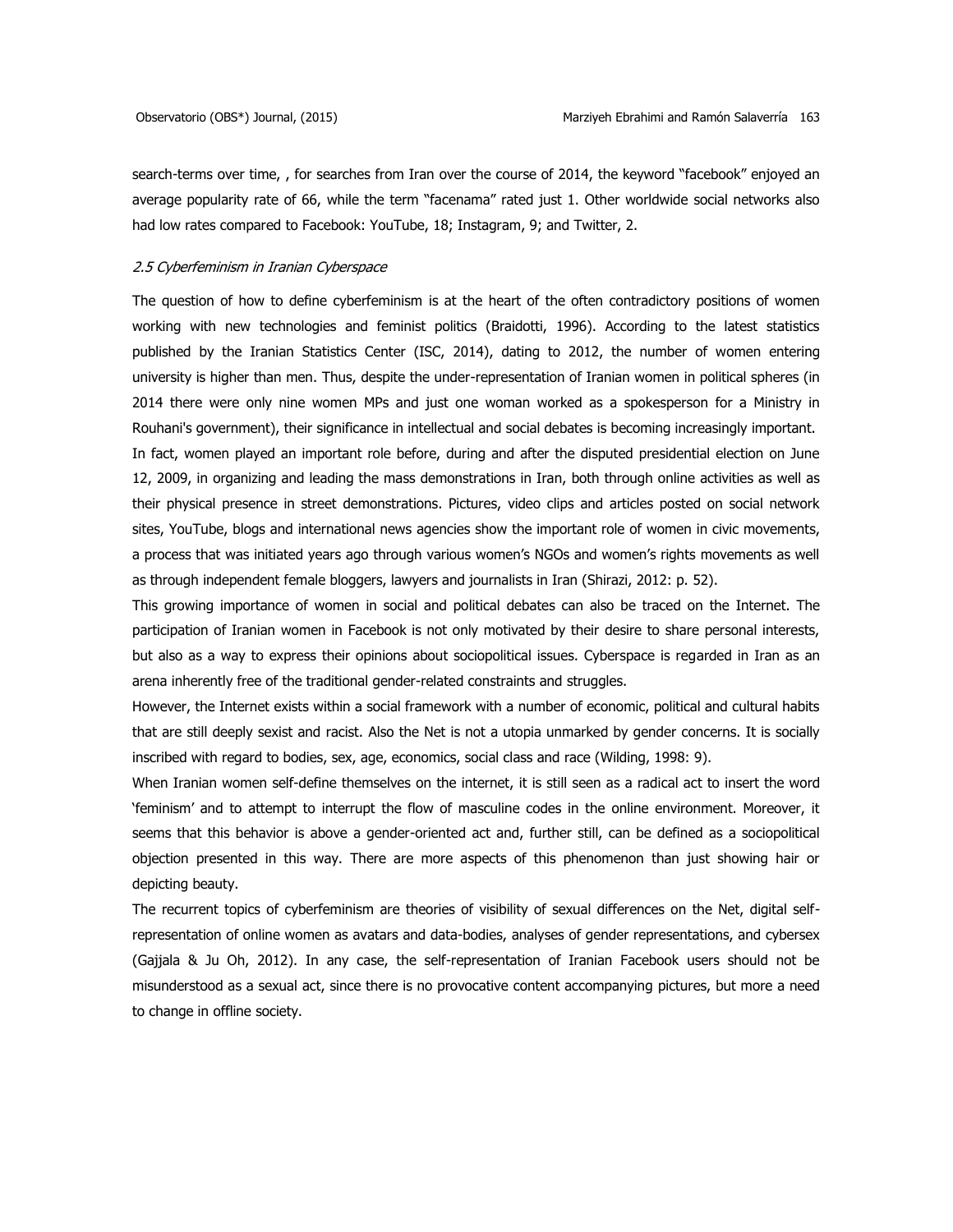# **3. Hypotheses**

This research project aims to understand the way Iranian female Facebook users are behaving. For that purpose, the following six hypotheses were formulated:

a) While television and radio are the places for broadcasting governmental culture, Facebook has become a space to struggle against it and a showcase for Persian popular culture.

b) Iranian Muslim women users tend to upload pictures without the Islamic hijab as their profile picture or cover photo.

c) There is a relationship between uploading pictures without the hijab and using nicknames instead of full names among female Iranian Muslim Facebook users.

d) The Facebook profiles of Iranian users usually have political contents.

e) Age is regarded as private information by female Iranian Muslim Facebook users, while birthplace and current location is not private information but in some cases a sign for other users to accept friend requests (for users who prefer to use nicknames instead of full names as their profile username)

f) There is no (or almost no) sexual content or pictures on female Iranian Muslim Facebook user profiles.

### **4. Research objectives**

The main aim of this research is to identify the shaping of contradictory virtual identities for Iranian Muslim women users on Facebook, in contrast to their real life behavior. Iran is a Muslim (but not an Arab) country, and Persian culture, at least in some respects, runs counter to the type of behavior that the ruling government promotes. Thus, Iranian citizens tend to behave differently to people living in other Muslim countries. The governmental culture, which lays claim to the spirit of Iranian society, aims to Arabize not only modes of dress, but also the use of language and customs. The Islamization of Iran after the Islamic revolution has highly affected the social life of women in Iran, mostly as regards clothes they may wear.

In addition to that general goal, the specific objectives of this research projects are four-fold.

First, to identify the way Iranian Muslim female users benefit from cyberspace, and specifically from Facebook, in gaining a political voice. The reason that the two researchers are investigating this aspect is the increasing use of social networks in recent political uprisings in the Middle East and Muslim countries. Iranian Internet users also used Facebook as a tool to express political objection during the Green Movement uprisings in 2009. Second, to investigate the way this group of female users deals with beauty. As an inherent dimension of women, beauty was explored because make-up, colorful clothes and short sleeves are not allowed or considered inappropriate in public places in Iran, but the behavior of Iranian users presenting pictures in the virtual world is in contrast to the governmental culture.

Third, to study how Iranian female users show their family members on Facebook.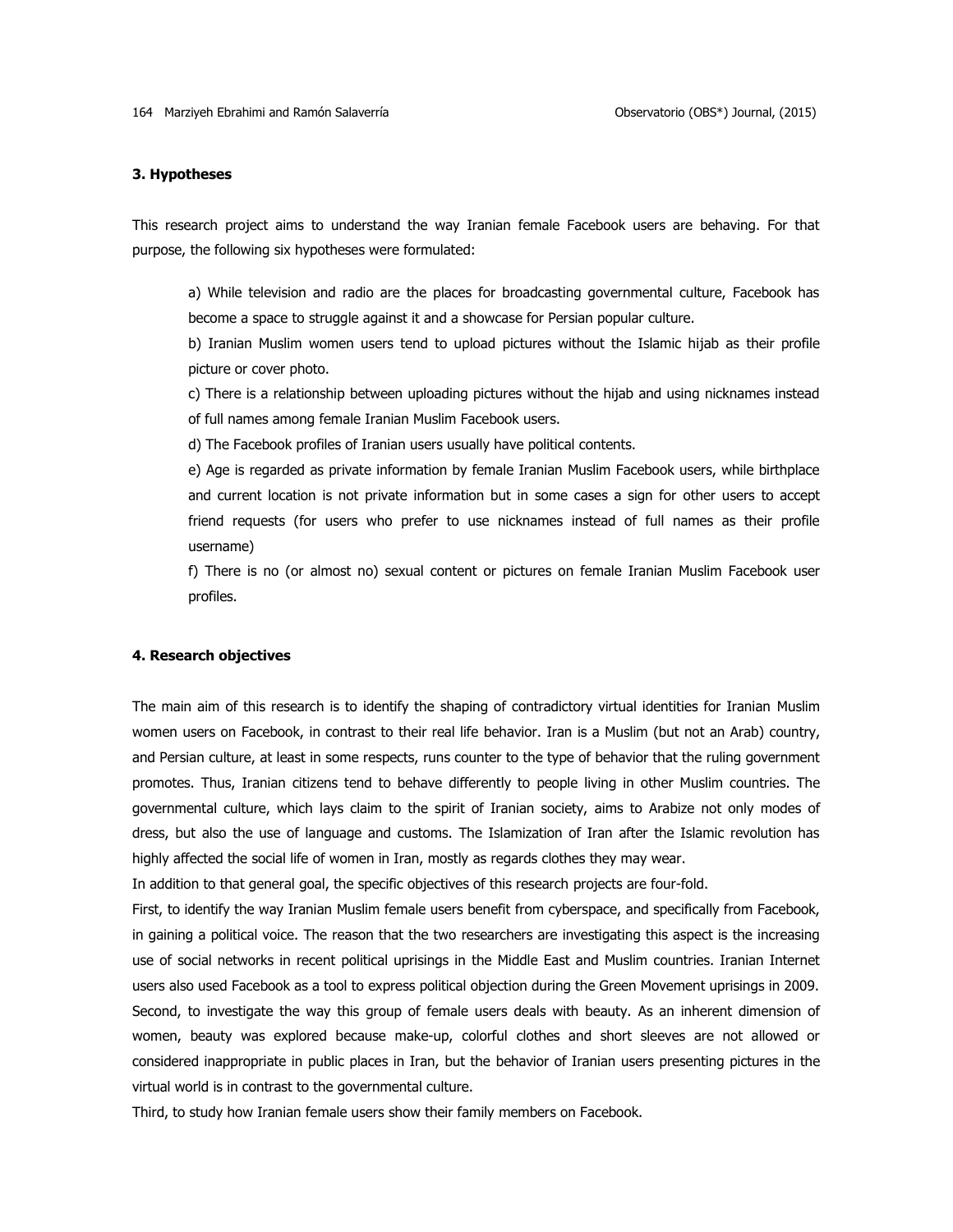Fourth, to research the extent of Iranian female users' behavior in breaking governmental rules regarding the hijab or criticizing political figures, and its relationship with degrees of privacy, and changing full names to nicknames profile usernames.

# **5. Methodology**

Online ethnography refers to a number of related online research methods that adapt to the study of communities and cultures created through computer-mediated social interaction. Prominent among these ethnographic approaches is "netnography" (Kozinets, 2010). As a play on the term ethnography, netnography designates online fieldwork that draws on the conception of ethnography as an adaptable method (Bowler, 2010, 1270).

Kozinets (2010) has written that all ethnographies of online cultures and communities extend the traditional notions of field and ethnographic study, as well as ethnographic cultural analysis and representation, from the observation of co-located face-to-face interactions to technologically mediated interactions in online networks and communities and the culture (or cyberculture) shared between and among them.

The data for this research was collected using a qualitative method from Iranian social network female users, who live inside and outside the country. In order to analyze their behavior on the Internet and the role of social networks in differentiating between Muslim women's virtual vs. real–life identities, 550 Facebook profiles of Iranian female users were content-analyzed and the results are presented here. 50 people were selected randomly by just searching for names common among Iranian women, and then 10 friends of each of these 50 nuclear profiles were selected at random. In this netnographic analysis, the profiles of prominent political activists and celebrities were not considered; the pages are intended to represent ordinary Iranian women. Only the visible part of the pages on one screen was selected for analysis. The software used to prepare the print screen captures was Awesome Screenshot.

The researchers took into account only Facebook users with public profiles, and the account from which those screen captures were downloaded was not that of a friend or follower of any of these 550 users, nor did they have access to personal information. Only female user profiles were analyzed and their username, age, location and the URL of their public profile were recorded. The profile capturing process was completed in the first working week of February 2014. The process of analyzing the captured profiles according to the research variables, was carried out in March and April 2014.

The researchers decided to use a netnographic method for this project for two reasons. First, the researchers aimed to analyze the actions and behavior of Iranian Facebook users on their public profiles, and the best way of achieving this goal was a netnographic study. Analyzing the text and images on users profiles is first-hand information available to researchers. Second, since Facebook is a forbidden social network platform in Iran and people access it using nicknames, it is difficult to receive reliable answers through interviews alone since selfcensorship is widespread in such situations.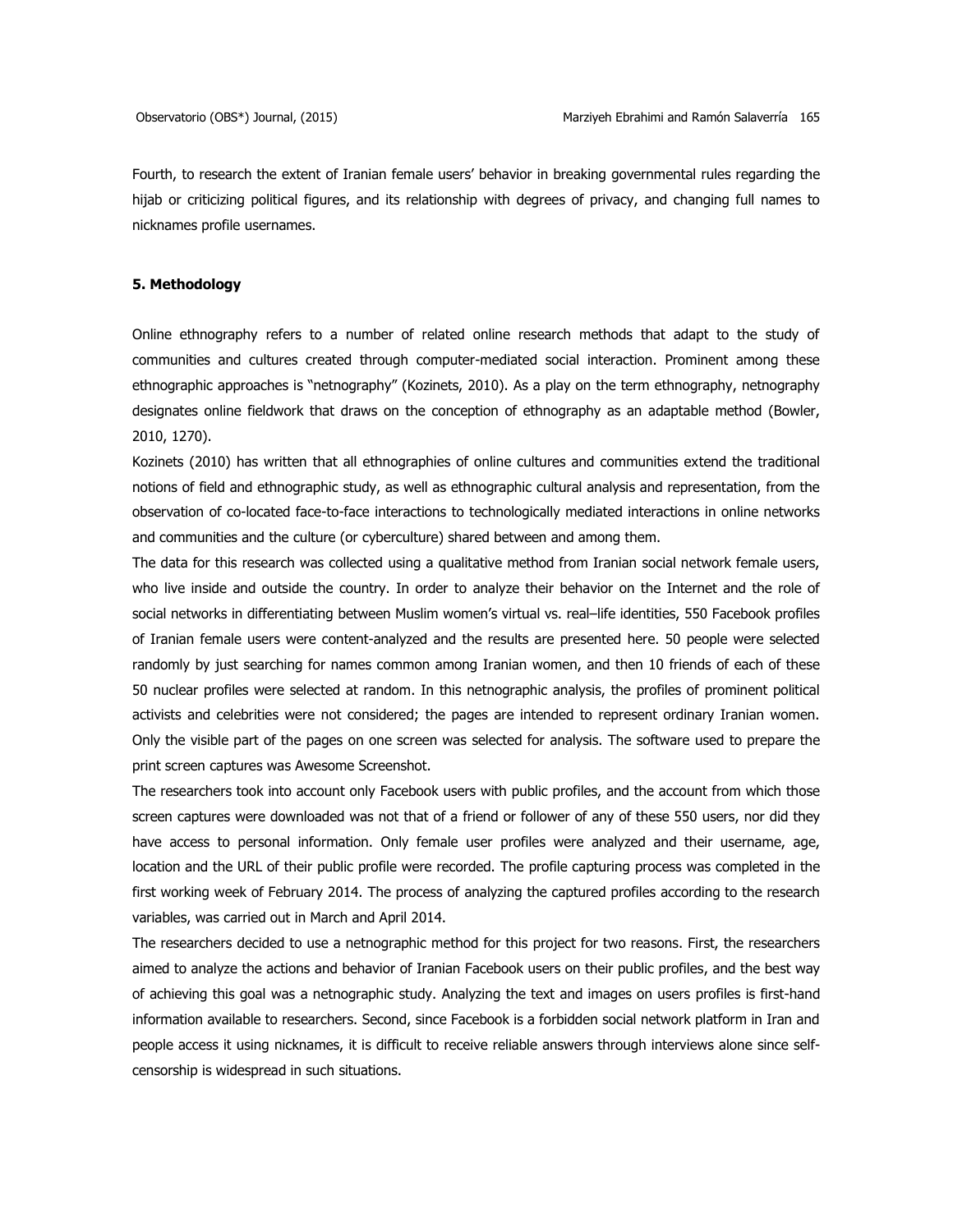# **6. Analysis**

While analyzing the Facebook profiles of this set of users, the researchers decided to categorize the changes and the techniques which users make and practice in their online lives:

# 6.1 Usernames

The analysis shows that there is a relationship between using nicknames or shorter forms of names by Iranian users when they decide to share pictures that show them not wearing the hijab. In other words, users tend to use full names when they share pictures with the hijab, and people who have decided to share pictures without the hijab tend to use a shorter form of their names or nicknames just to make sure that their profile will not show up if somebody searches their full name.

# 6.2 Profile pictures and cover photos

On the main page of Facebook profiles, there are two places for users to share static pictures. The smaller one is called "profile picture", which is normally a picture or drawing of the account holder; and the larger one, the width of the whole profile, is called the "cover photo". The analysis of Facebook profiles showed Iranian users hesitate in choosing between their Persian or Muslim identity. In other words, it is very common to find profile pictures showing women without the hijab, but their corresponding cover photos with the scarf, or vice versa.

Young married women tend to have profile pictures of themselves alone, but share the cover photo with their husband. On the other hand, young single women generally avoid putting a picture together with their boyfriend. Although the contrary is very common in Western culture, on Iranian pages it is not. As happens in the real world, romantic relationships are likewise kept secret on the Internet in Iran.

Most young single Iranian girls tend to show personal pictures for the profile picture and for the cover photo. Some others, however, use some cultural objects like Persian carpets, the Persian alphabet, pictures of Persian poets, Persian musical instruments, the Cyrus Cylinder, etc. Meanwhile, young women with children tend to share profile pictures together with their husband, and the cover photo is left for a picture of the baby.

It is rare to find Iranian Facebook profiles without pictures. That phenomenon is much more common in other Muslim countries. When female Iranian users show an anonymous image, they use different techniques to fill the profile picture space. They may share pictures in which some elements of their faces are missing but close friends can guess who the picture is of; they may share half of the face, only the eyes, a face with sunglasses, selfies on reflective surfaces such as shop windows or ice, or may use some Photoshop filters.

# 6.3 Hijab and beauty

The contrast between the public rules about beauty and the personal behavior of women is also visible in the self-representation of Iranian women users on Facebook. In the past, the Iranian police have arrested Iranian women in the street who did not conform to Islamic norms about beauty. Some women wearing heavy makeup on their faces were arrested for a few hours, before their families could bring them home.

Although make-up is not acceptable in Islam, in real life Iranians spend a lot of money on cosmetic products.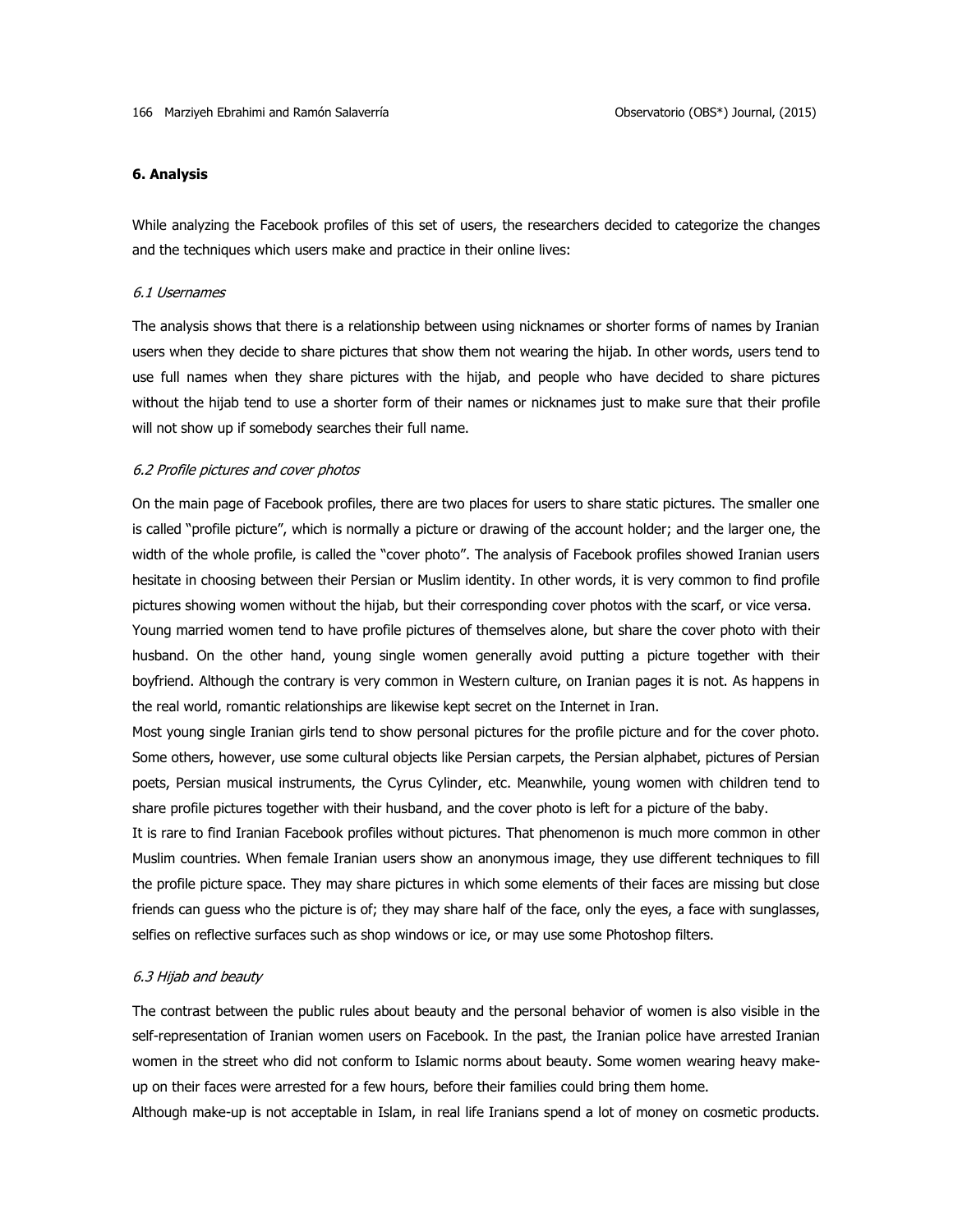According to World Marketing News 2011, Iran ranked  $1<sup>st</sup>$  and  $7<sup>th</sup>$  in the Middle East and world as a market for cosmetics, respectively. Cosmetic surgery is also very popular in Iran.

The dichotomy between public regulations and women's habits on the Internet is evident as regards beauty. In fact, posting pictures without the scarf is not an anti-religious decision among Iranians, but an antigovernment statement. Colorful clothes, short sleeves and hair uncovered by a scarf, none of which are allowed in the streets, workplaces and universities of Iran, can be seen frequently on profile pictures and cover photos. 75.4% of our sample wore such clothes.

# 6.4 Content

Facebook female users' profiles show typically neutral contents such as Persian poems, birthday congratulations, love cartoons and pictures of trips. In addition, as noted above, a significant number of women - slightly more than a half of our sample - do not hesitate to express their opinions about political issues and even to criticize the government's national and international policies (31.4%). There is no sign, however, of any sexually explicit or implicit pictures or texts on Iranian pages.

# 6.5 Privacy

Age is private information for Iranian women and, in fact, on Facebook public profiles, age is not shared. In contrast, birthplace and current location are not regarded as private information among Iranian women, and therefore those details are usually shared by Facebook users. Of the public profiles analyzed here, there were users who had no full name, no location, no age and no profile picture. Just a little sign was left for close friends in the choice of nickname, probably to ensure acceptance of the friendship invitation.

#### 6.6 Political voice

While the proportion of Iranian women in Iran's government and high-ranking parliamentary positions is very low, female Facebook users have their own voices, equal to men. The details of the items investigated in the research project are summarized in Table 1 (next page):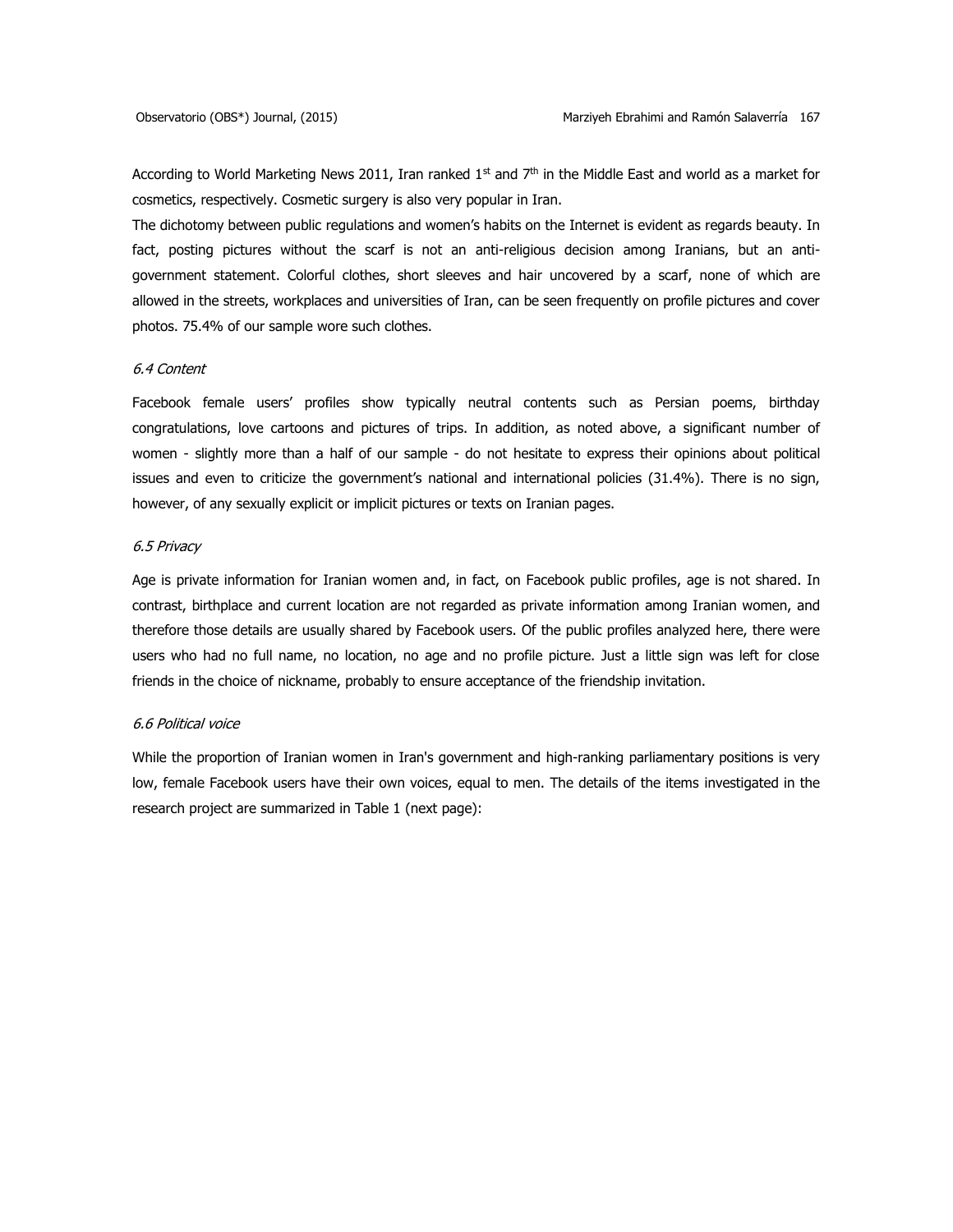| Practice                                                                                                                | Frequency | $\frac{0}{0}$ |
|-------------------------------------------------------------------------------------------------------------------------|-----------|---------------|
| Nicknamed profiles with photos (without hijab)                                                                          | 315       | 57.2%         |
| Full name profiles with photos (with hijab)                                                                             | 132       | 24.0%         |
| Profile pictures without hijab but cover photos with hijab, or vice versa                                               | 382       | 69.4%         |
| Cover photos showing the husband near the user                                                                          | 138       | 25.0%         |
| Cover photos showing newborn babies                                                                                     | 144       | 26.1%         |
| Cover photos showing aspects of Persian culture                                                                         | 330       | 60.0%         |
| Faceless profiles                                                                                                       | 30        | 5.4%          |
| Profile pictures with colorful clothes, short sleeves and make-up                                                       | 415       | 75.4%         |
| Profiles with sexual pictures or writing                                                                                | 3         | 0.05%         |
| Profiles showing age                                                                                                    | 30        | 5.4%          |
| Profiles with political content                                                                                         | 286       | 52.0%         |
| Profiles with critical political content (directly criticizing the government's<br>national and international policies) | 173       | 31.4%         |

|  |  | Table 1. Female Iranian Muslim Facebook user practices (2014; N=550) |
|--|--|----------------------------------------------------------------------|
|--|--|----------------------------------------------------------------------|

# **7. Conclusions**

The analysis of the data confirms the main hypothesis that a different self- representation for Iranian women is shaped in virtual worlds as compared with real life. As Baym (2000) stated, selves constructed in online groups are dependent on the norms of the groups within which they are constructed, so what is an appropriate identity in one context may not be in another. The research confirms that for Iranian users, Facebook has become a platform for objecting to governmental culture, a space to behave in opposition to what the government dictates, or to say what the government will not permit them to say. The state, traditionally the main site of power, is challenged all over the world by factors like globalization that limits its sovereign decision–making power and a crisis of political legitimacy that weakens its influence over its citizens (Castells, 2007: 240). This study shows that this is also true in Iran, at least as far as social networks are concerned.

In addition, it has been confirmed that there is a relationship between using nicknames and posting pictures without the hijab on Facebook profiles. This could be interpreted as concern about the consequences that may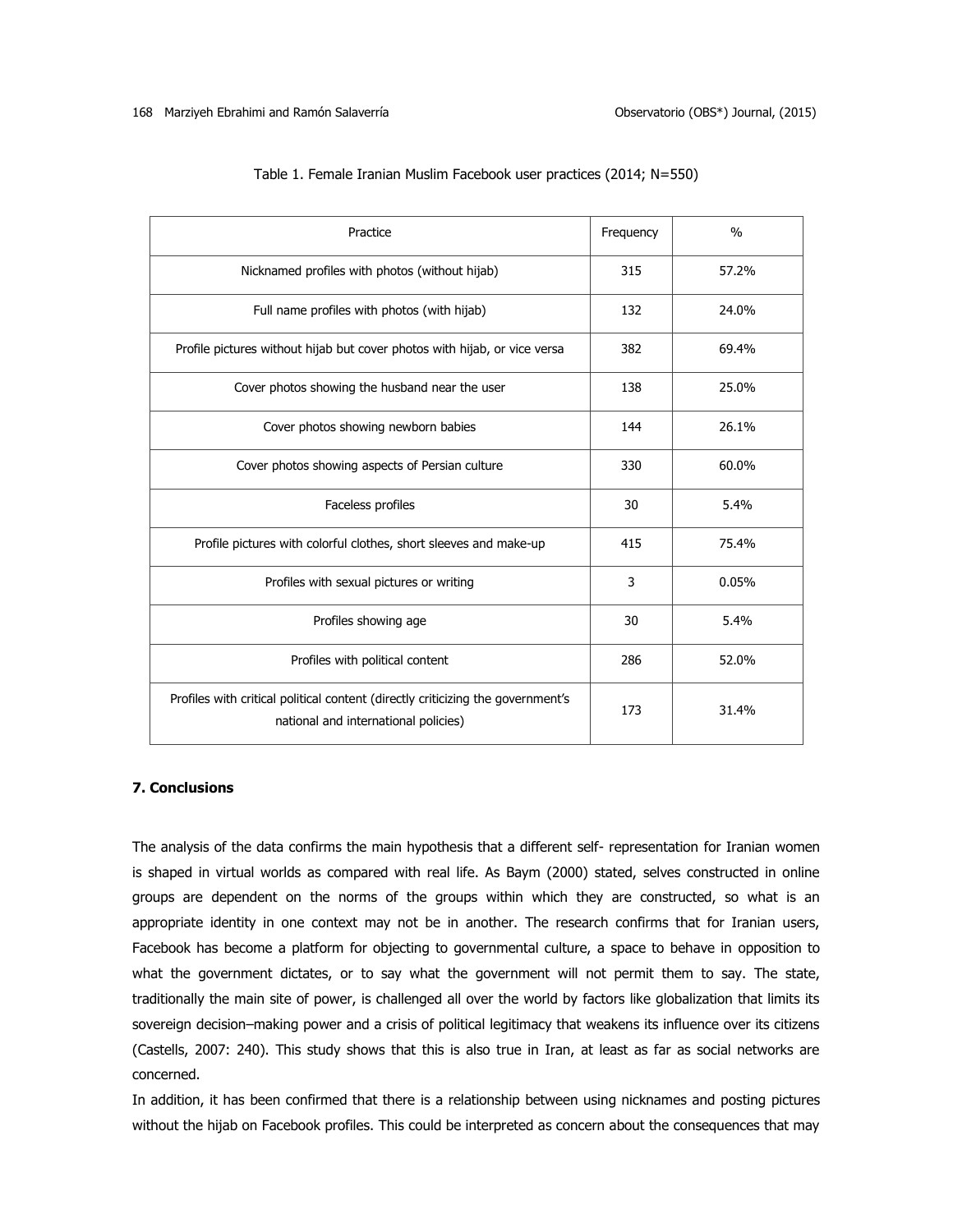come of governmental limitations, religious duties or tradition. Facebook's popularity and the enormous number of photos in its archive appear to be evidence of a culture of extreme openness, an international phenomenon in which people freely share information about themselves with others. Yet users are living in a time of heightened concern about privacy. For every user that posts pictures on the site, there appears to be others who take the information down (Wagman, 2012: 152).

We have the opportunity online not only to easily seek out communities of interest convergent with our own, but to reshape ourselves, adopt different personae for different communities and environments, and experience more of such fleeting moments of convergence. They are, nevertheless, still fleeting. It is as if a fault-line exists, and two sides grate against each other; on the one hand, is social convention, the community, the force, that binds us together as social beings; and on the other hand, is individualism, the dictum that we should just be ourselves (provided that we can discover what that is), irrespective of outside forces (Jones, 1997:29). The process of self-representation is complicated in the context of social networks, which combine a variety of audiences, of variable privacy or publicity, into a single crowd of spectators observing the same performance, but from a variety of vantage points, depending on their relationship to the performing self (Papacharissi, 2011: 209).

The contrast between Persian and Muslim identities (with the taste for Arabic clothes, words and culture) is also an aspect reflected in this analysis of women's Facebook pages. Iranian society is acutely concerned with the Persian elements of its culture, especially Persian celebrations, customs, poems and stories, which do not normally receive the attention that Islamic elements are given by the government (state radio and television). Since there are no private media outlets in the country to support public culture, cover photos of Facebook have become a place for such expression. The forbidden platform is the place of forbidden culture, talk and images. Given that Persian users do not normally post sexual contents in Facebook profiles, the freedom that Iranian people look for online would not appear to be sexual freedom, (a phenomenon considering the fact that the public culture neither is interested); rather, the search is for greater freedom of expression, thought and behavior.

# **References**

- Amichai-Hamburger, Y. (Ed.) (2005). The social net: Human behavior in cyberspace. New York: Oxford University Press.
- Baym, N. K. (2000). Tune in, log on: soaps, fandom, and online community. Thousand Oaks, Calif.: Sage Publications.
- Braidotti, R. (1996). Cyberfeminism with a difference. New Formations, 29, Autumn, 9-25.
- Castells, M. (2007). Communication, power and counter-power in the network society. International Journal of Communication, 1(1), 29.
- Ebrahimi, M., & Geranmayeh Pour, A. (2011). The role of new media on public opinion during elections: the effect of Facebook and YouTube in 2009 Iran's presidential election from Iranian journalists point of view: A case study. Unpublished. Tehran Azad University, Iran.